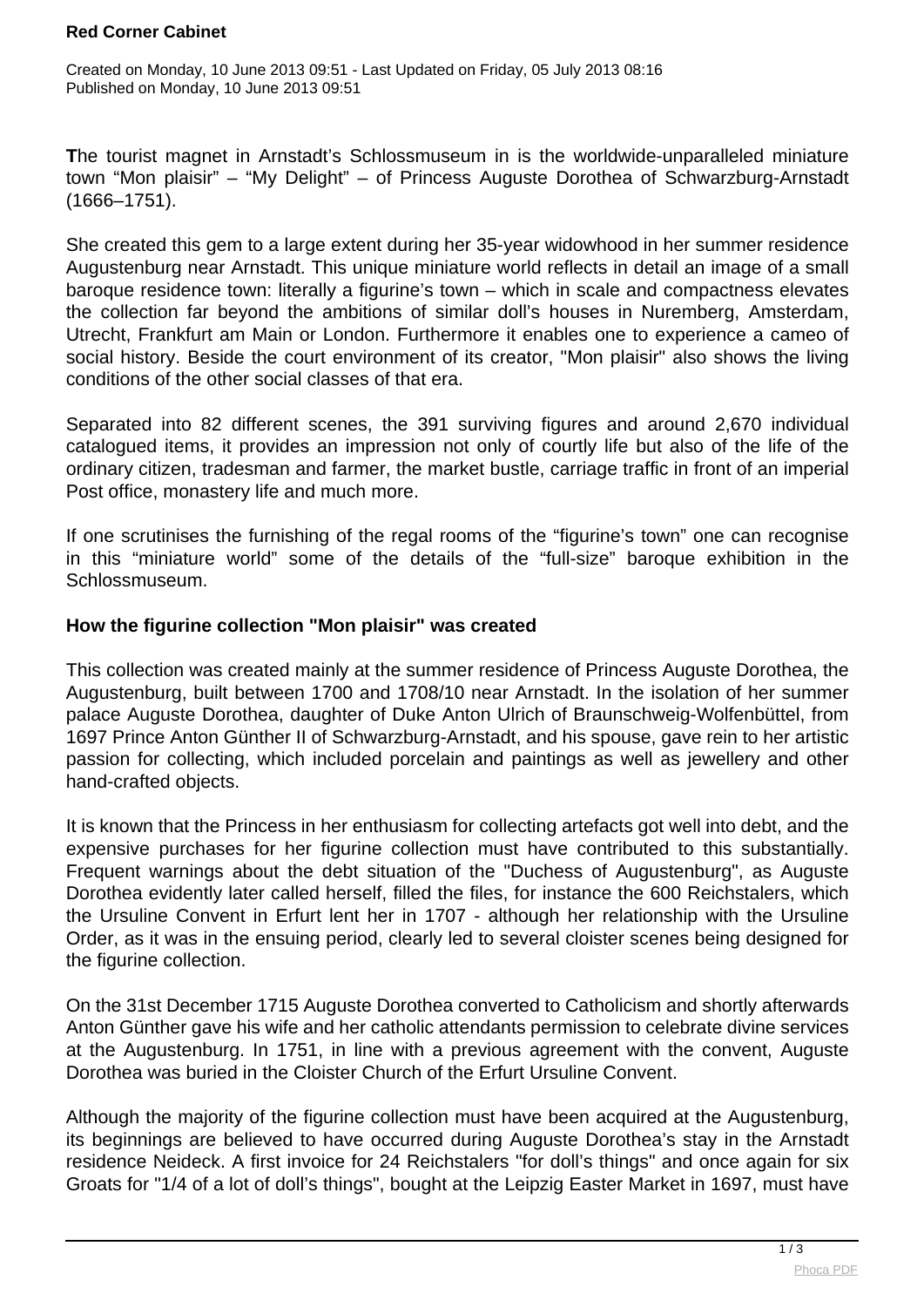### **Red Corner Cabinet**

Created on Monday, 10 June 2013 09:51 - Last Updated on Friday, 05 July 2013 08:16 Published on Monday, 10 June 2013 09:51

been connected with the Princess's intensions.

The date shown on several objects in the collection relate to the main period from 1704 to 1751, but a few of the dates fall outside this scope and may also be fantasy figures. Stylistic criteria as well as recent research into the origin and types of figurines lead to the assumption that the main creation period of "Mon plaisir" the 20s and 30s of the 18th Century, although the collection was more of less continuously extended until the death of the Princess in 1751.

The decoration of the interior is in Regency style, of which the dominant attribute is the ribbon motif. Miniature baroque-style furniture completes the picture. Fleurs de Rocaillen, which characterise the Rococo style that emerged around 1740, cannot be found. Many small ceramic items in "Mon plaisir" were made in the Dorotheenthal Fayence works. This was founded in 1715 and was sited in the immediate neighbourhood of the Augustenburg. Several of the products in the figurine collection are marked and signed, and can be attributed to the early phase of the manufacture – until about 1735. On recent evidence, the various miniature containers and crockery can be classified as a particular type of blue pottery, namely Arnstadt Fayence.

# **Individual items of the "Mon plaisir" figurine collection**

In addition to the handmade artefacts already mentioned, many other miniature objects must have been specially made, in order to provide a realistic impression of a small Thuringian residence town, which Princess Auguste Dorothea was undoubtedly aiming to achieve. The number of until now anonymous craftsmen, who worked on "Mon plaisir" at the request of the princess, is unknown. Vague clues show that Auguste Dorothea also involved members of her royal household in the production of the Figurine Collection and it was possibly her ladies in waiting who played a part in the making of the dolls' wardrobe. New research suggests that the figurines that relate to the Ursulines, came from Ursuline Convent in Erfurt.

## **The delicate dolls' heads**

The origin of the artistically produced dolls' heads remains unsolved - magnificently crafted, wax figures made from beeswax with various additives – some of which have a distinct portrait character.

## **The fate of the "Mon plaisir" Figuring Collection after the death of Auguste Dorothea**

In 1765, fourteen years after the death of Auguste Dorothea, the Augustenburg was sold for demolition. The "Mon plaisir" Figurine Collection ended up in the Arnstadt Orphanage and was initially part of a small rarities display chamber next to other art objects, natural specimens and curiosities, which were shown to interested visitors for a small charge.

Diminishing visitor interest, bad accommodation and poor care of the collection must have motivated Princess Marie of Schwarzburg-Sondershausen to have "Mon plaisir" moved at the end of 1881 to the "New Palace". From there the collection was transferred in 1892 to the palace in Gehren, where it was still accommodated in two large rooms on the second floor until 1930. In accordance with the Foundations Charter of 1919, the figurine collection was handed